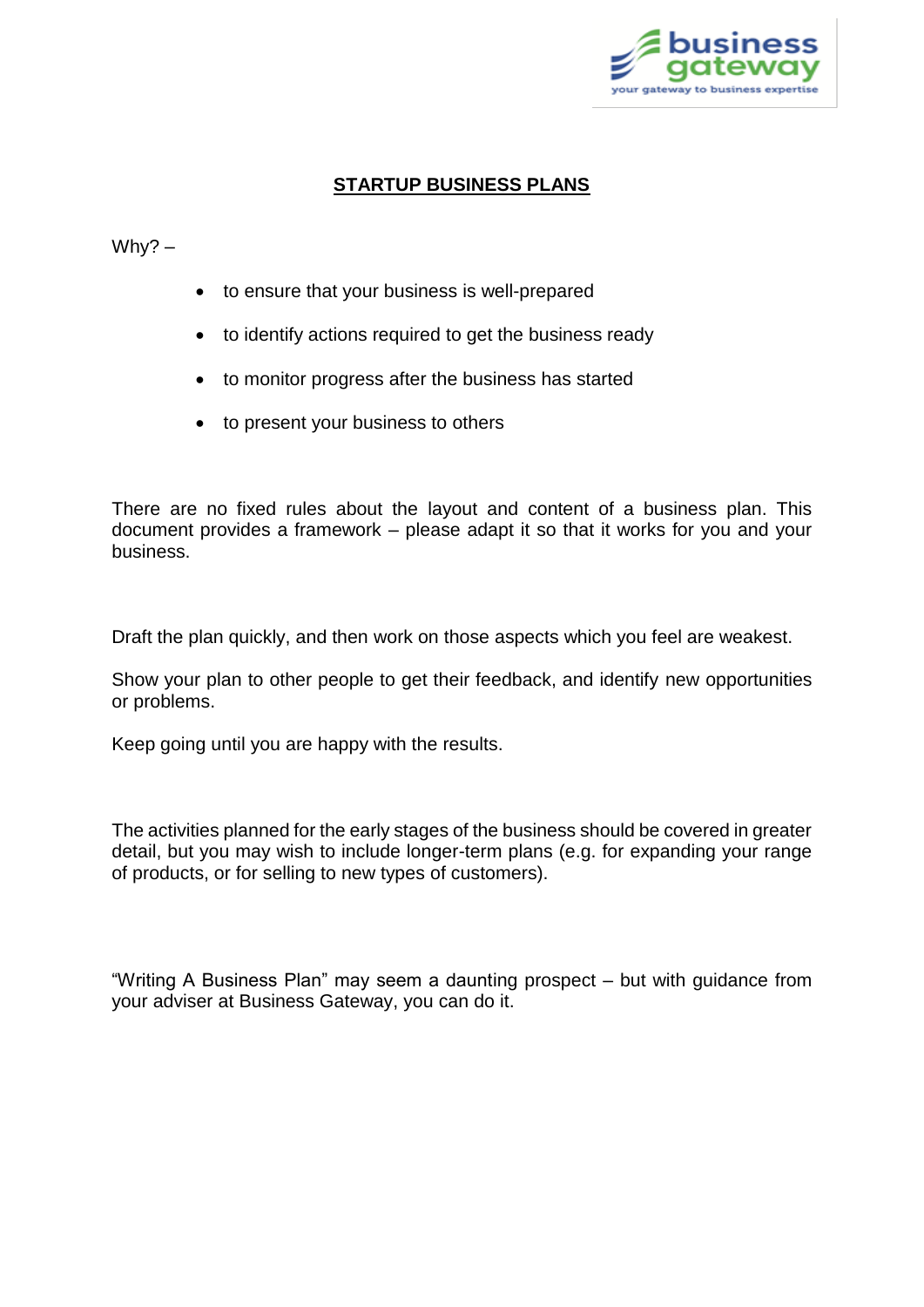# **CONTACT INFORMATION**

Business Name:

Business Activities: *what the business does*

Start Date:

Business Owner:

Business / Home Addresses:

Legal Structure of Business: *eg sole trader, partnership, ltd company*

Phone numbers:

Email Address:

Website:

Bank:

Accountant:

Solicitor: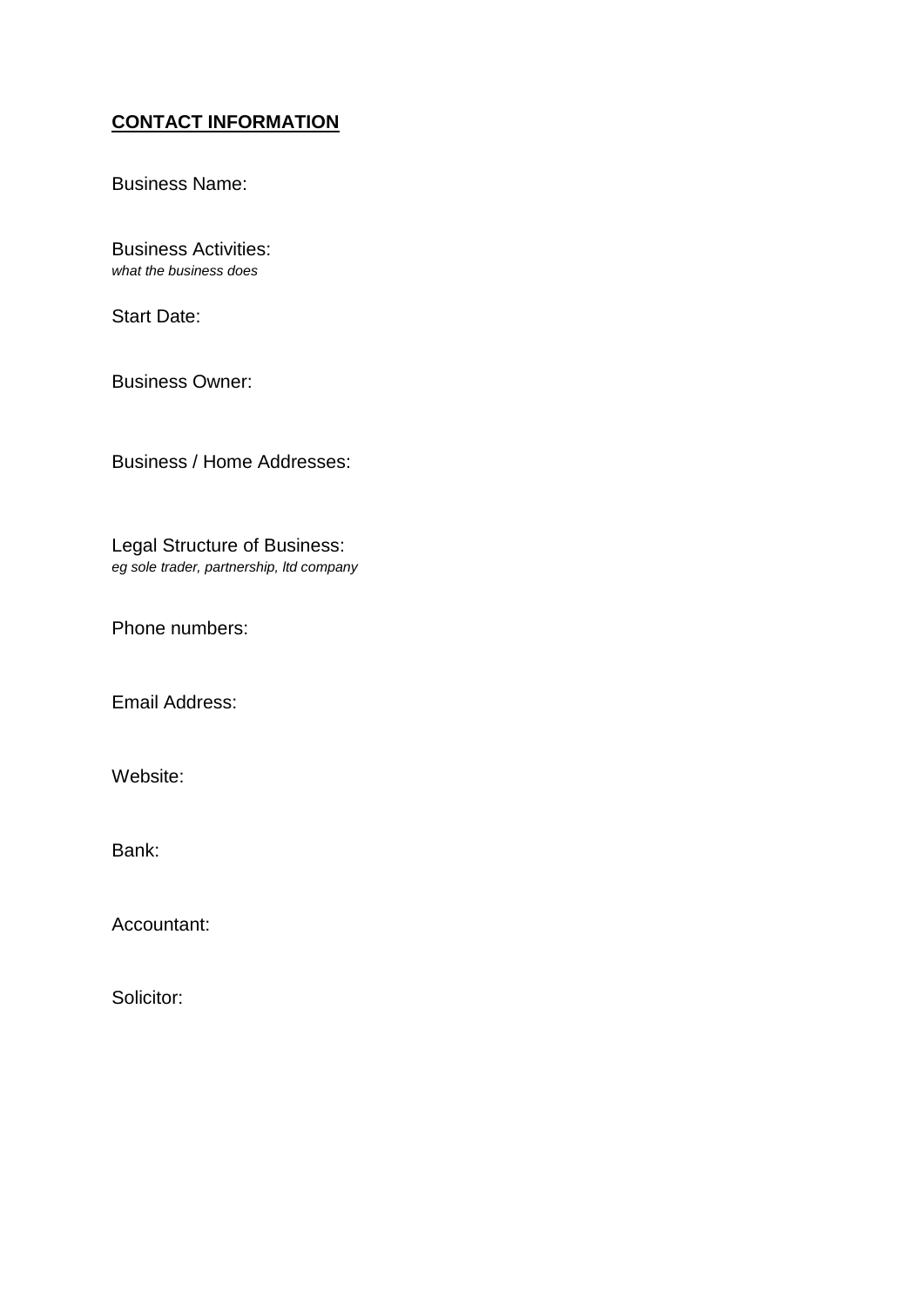## **BUSINESS OVERVIEW**

*brief summary of this plan*

## **BUSINESS ACTIVITY**

#### **PRODUCTS & SERVICES**

*what products/services you will provide; what aspects are different from competitors (eg price, quality, availability, customer service, guarantees)*

## **PRICING**

*how will you set your selling price (eg hourly rate; markup on materials; discounts); when will customers pay (eg deposits, credit)*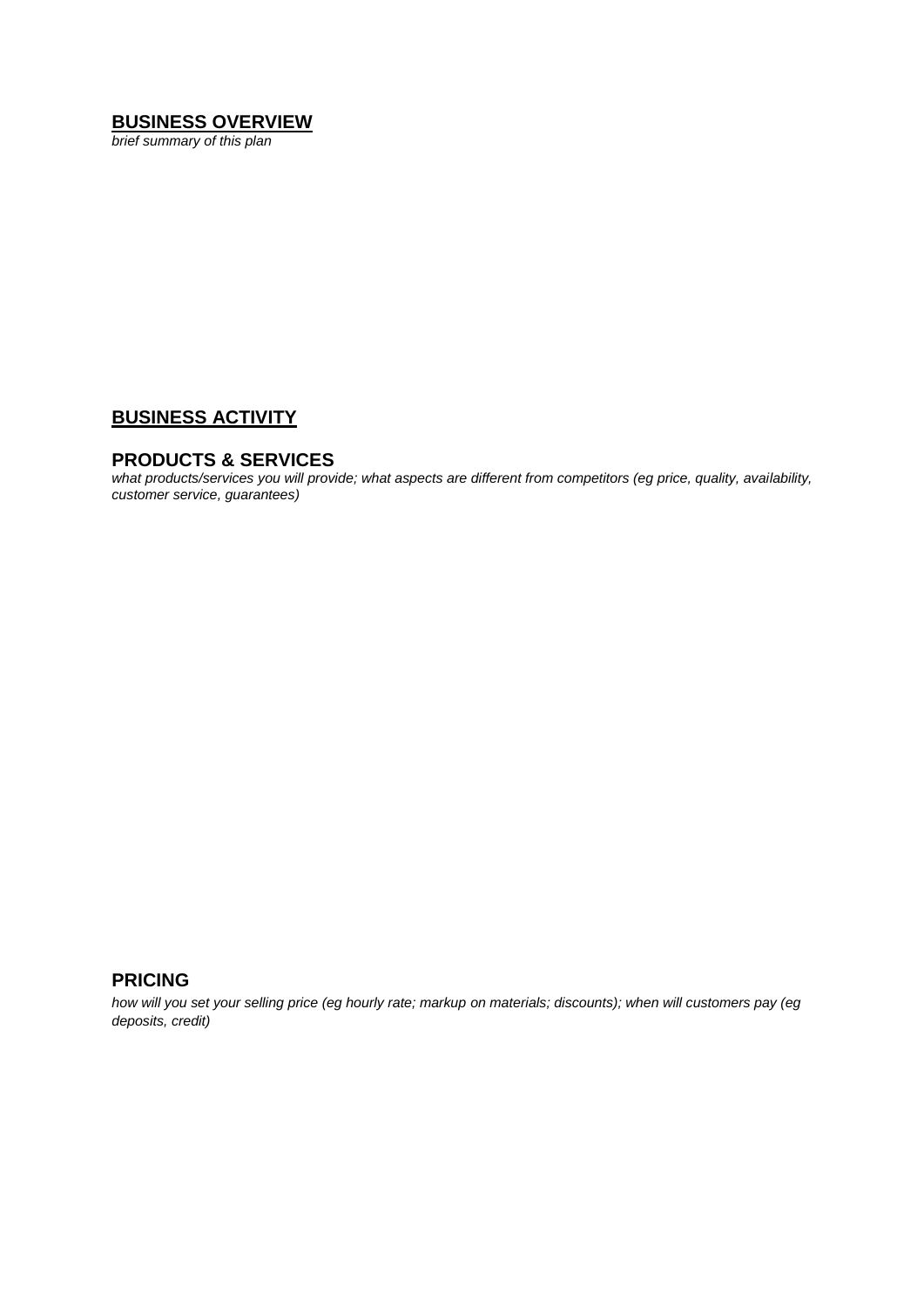## **MARKETPLACE**

### **CUSTOMERS**

*what type of customers you will target (eg general public, business); identify any characteristics of your customers (eg age, gender; size of business); where they are (eg local community / central Scotland / worldwide)*

**COMPETITORS**

*who they are; their strengths/weaknesses*

**SUPPLIERS**

*of materials, stock, or services to your business; who they are; when you will pay (eg cash with order, credit)*

**RESEARCH** *describe any research you have done/will do*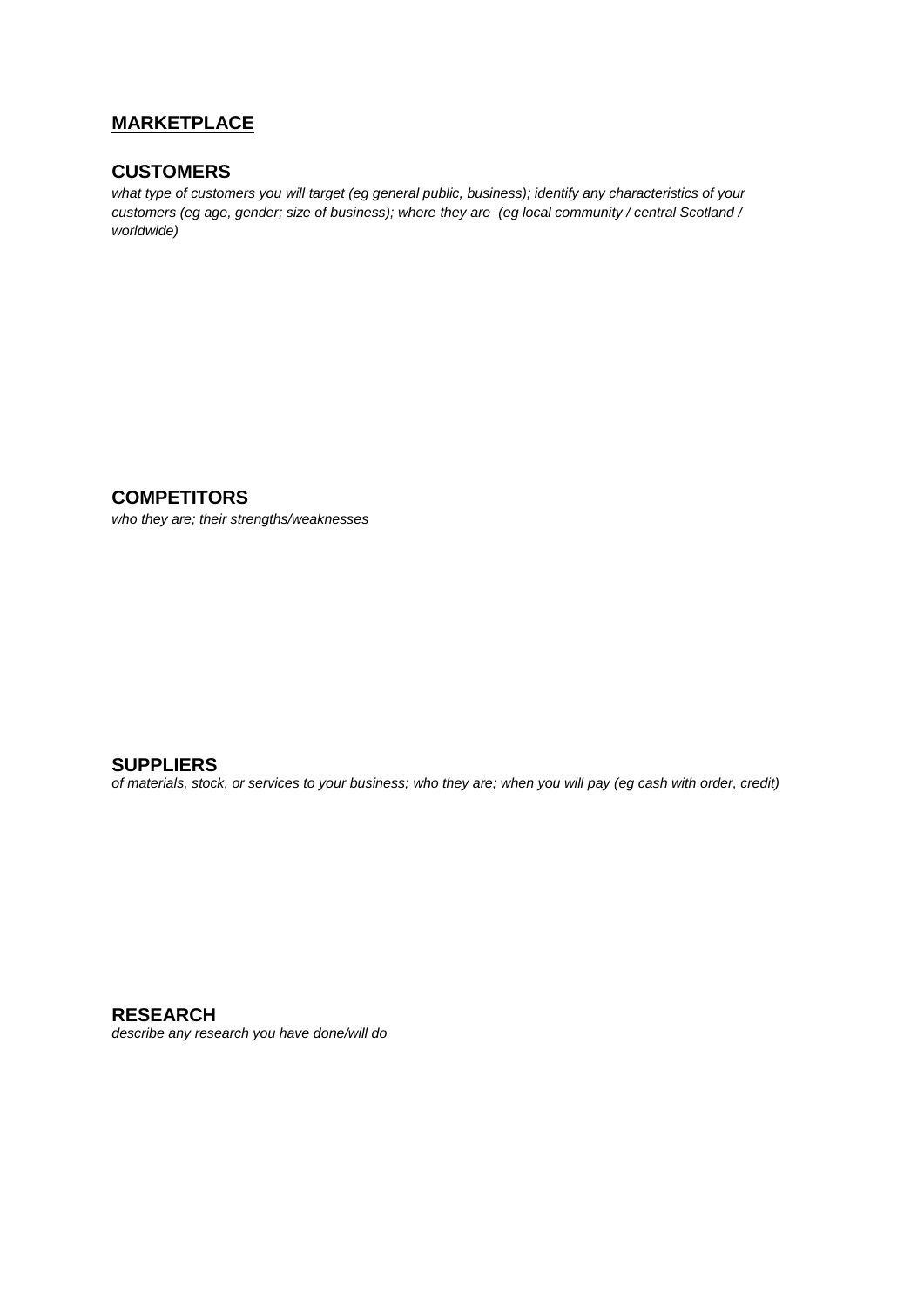## **RESOURCES**

#### **People**

*what experience / qualifications you and your staff have, or will obtain; who does what; how much time you and employees will spend on activities (eg selling, preparing quotes, delivering services, book-keeping); backup in case you are unavailable (eg domestic emergency or ill health)*

#### **Premises**

*where you will be based (home, business premises); rent and rates; repairs/refurbishment required; lease conditions and length; planning permission* 

### **Tools & Equipment**

*what equipment you already own; what equipment will be purchased/leased*

**Stock** *what initial stock you will need; how much it will cost; where you will keep it*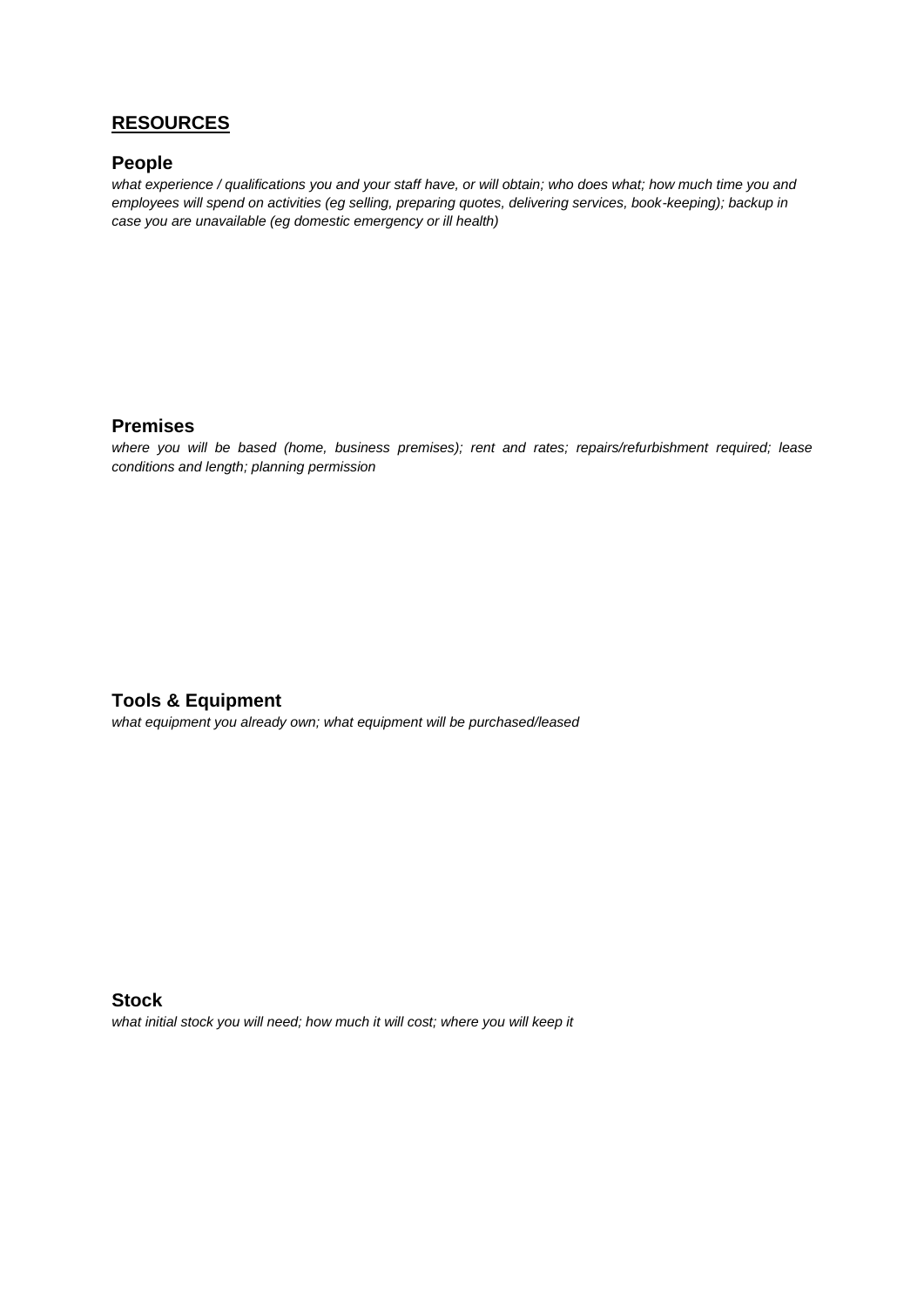### **Advertising & Promotion**

*how potential customers will know about your business (eg adverts, directories, word of mouth, referrals from other businesses, mail shots, website, business cards, brochures, flyers)*

#### **Insurance**

*what insurance you will have (public liability, employer's liability, product liability, equipment/stock/premises)* 

## **Legal Issues**

*what licences are required; trademark/patent/ copyright matters; data protection; health & safety*

### **Funding Summary**

*your main items of expenditure, and how you will fund them (cash, loans, grants)*